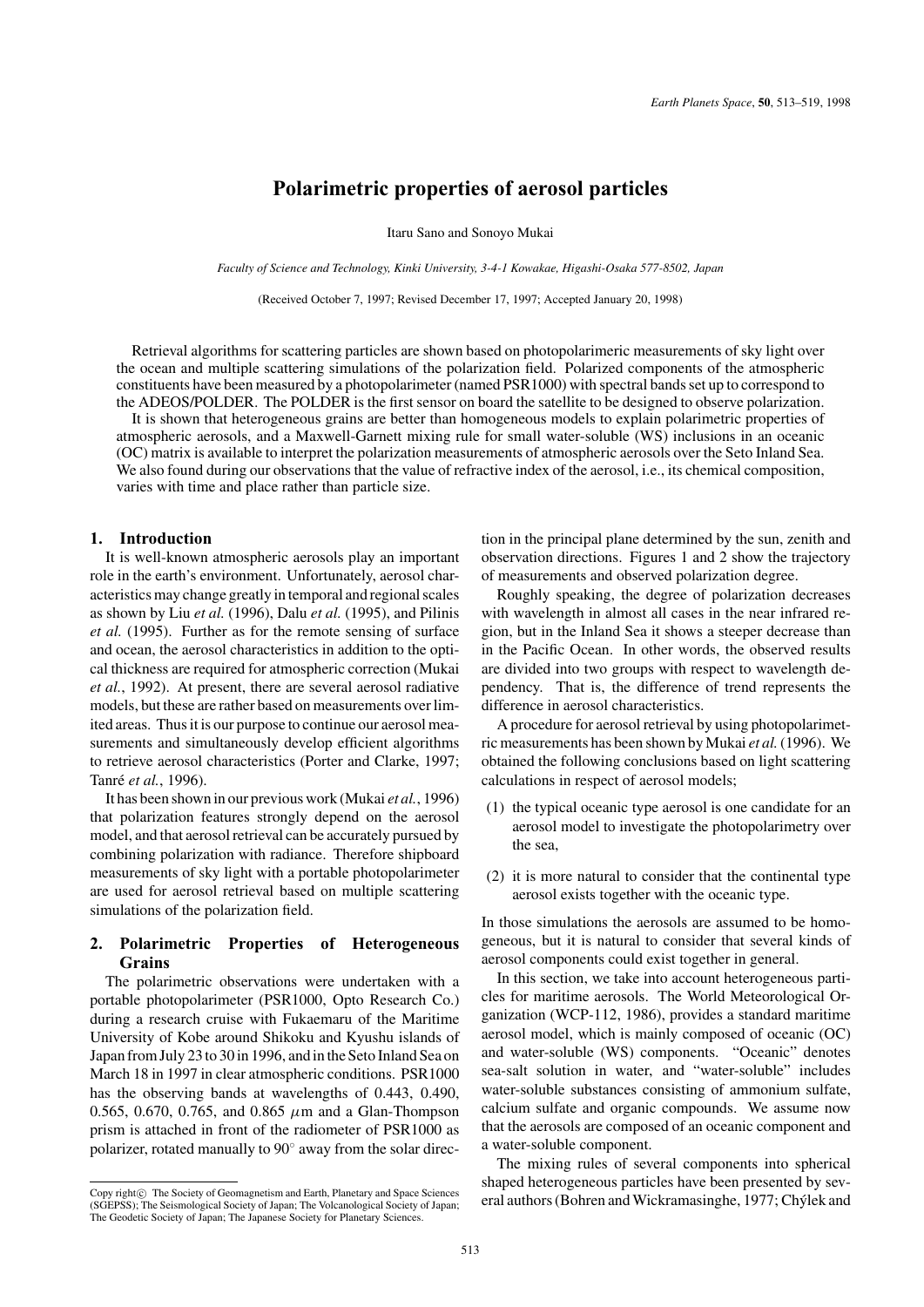

Fig. 1. The geographical positions of the observation sites, which are denoted by symbols on the map of Japan.



Fig. 2. Observed degree of polarization versus wavelength, where the dots represent observed data at the position of (a)–(f) in Fig. 1.

Srivastava, 1983; Burkhard, 1984). Our present simulations employ the Maxwell-Garnett (MG) mixing rule. So brief outline of MG theory is introduced here. Consider the averaged dielectric function  $\epsilon_{av}$  of a heterogeneous particle consisting of small spherical particles (called inclusions) suspended in a homogeneous medium (called matrix) is expressed as;

$$
\epsilon_{\rm av} = \epsilon_{\rm m} \frac{(\epsilon_{\rm i} + \epsilon_{\rm m}) + 2 f_{\rm i} (\epsilon_{\rm i} - \epsilon_{\rm m})}{(\epsilon_{\rm i} - \epsilon_{\rm m}) - f_{\rm i} (\epsilon_{\rm i} + \epsilon_{\rm m})},\tag{1}
$$

where  $\epsilon_{\rm m}$  and  $\epsilon_{\rm i}$  are dielectric functions of the matrix and inclusions. A variable *f* is the volume fraction of inclusions in the matrix. The relation between the dielectric function  $\epsilon$ and the complex refractive index  $m = n - ik$  is:

$$
Re(\epsilon) = n^2 k^2, \tag{2}
$$

$$
Im(\epsilon) = 2nk.\tag{3}
$$



Fig. 3. The degree of polarization versus wavelength, where the dots represent observed data on March 18 in 1997 at the position of (f) in Fig. 1, and the solid, dotted and dashed curves denote simulated results by using heterogeneous aerosol model and OC- and WS-homogeneous ones, respectively.

Table 1 presents the complex refractive indices of heterogeneous particles, where the components of matrix and inclusions are OC and WS respectively. It is found from the table that the refractive index for a heterogeneous particle shows a proportional allotment to the value *f* .

Here a log-normal type is adopted for size distribution function for model aerosols. The function is expressed as follows;

$$
\frac{dN(r)}{dr} = \frac{N}{\sqrt{2\pi} r \ln \sigma} \exp\left(-\frac{(\ln r - \ln \overline{r})^2}{2 \ln^2 \sigma}\right). \tag{4}
$$

where  $\overline{r}$  and  $\sigma$  represent the most probable value of log *r* and the standard deviation of log *r*. Thus it becomes our purpose to calculate the degree of polarization for the model aerosol with the value of refractive index given by above Eqs. (1)– (3) and with the size distribution of the mode radius  $(\overline{r} \mu m)$ and the width  $(\sigma)$  of the log-normal curve based on multiple scattering calculations. A detailed description is shown in the next section.

A single scattering phase matrix *P* is expressed by the Stokes parameters (*I*, *Q*, *U*, *V*) with the following form;

$$
P(\Theta) = a P_a(\Theta) + (1 - a) P_g(\Theta), \tag{5}
$$

where  $\Theta$  is the scattering angle and subscripts 'a' and 'g' denote the aerosols and molecular gases respectively. The functions  $P_a$  and  $P_g$ , respectively, are given by the Mie scattering phase matrix if an aerosol model is selected and by the Rayleigh phase matrix. The value of *a* represents the ratio of the aerosol opacity to the total opacity. Namely the value of *a* is derived from aerosol optical thickness. Furthermore optical thickness of the atomosphere plays an important role in multiple scattering calculations. An example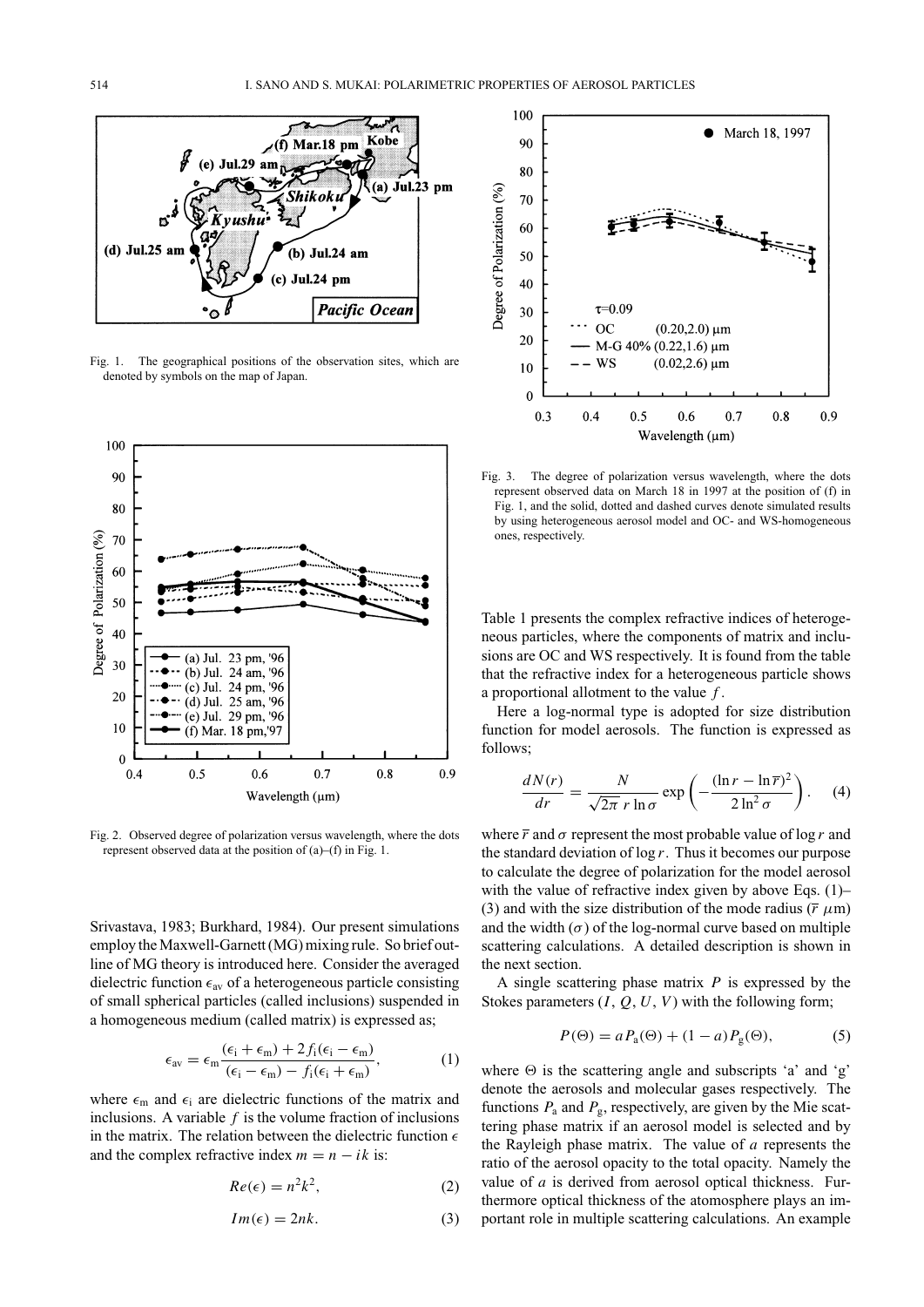|                      | 0.0 (OC) | 0.1                   | 0.2                   | 0.3               | 0.4               | $1.0$ (WS)            |
|----------------------|----------|-----------------------|-----------------------|-------------------|-------------------|-----------------------|
| Wavelength $(\mu m)$ |          |                       |                       |                   |                   |                       |
| 0.443                | 1.387    | 1.401-0.0005 <i>i</i> | $1.415 - 0.0010i$     | $1.429 - 0.0014i$ | $1.443 - 0.0019i$ | $1.530 - 0.0050i$     |
| 0.490                | 1.385    | $-400-0.0005i$        | $1.414 - 0.0010i$     | $1.428 - 0.0014i$ | $1.442 - 0.0019i$ | $1.530 - 0.0050i$     |
| 0.565                | 1.383    | 1.397-0.0006 <i>i</i> | $1.412 - 0.0012i$     | $1.426 - 0.0017i$ | $1.441 - 0.0023i$ | $1.530 - 0.0060i$     |
| 0.670                | 1.380    | 1.394-0.0006 <i>i</i> | 1.409-0.0013i         | $1.424 - 0.0019i$ | 1.439-0.0026i     | 1.530-0.0066i         |
| 0.765                | 1.378    | 1.392-0.0009 <i>i</i> | $1.407 - 0.0018i$     | $1.421 - 0.0026i$ | $1.436 - 0.0035i$ | $1.526 - 0.0091i$     |
| 0.865                | 1.375    | $-389 - 0.0012i$      | 1.403-0.0023 <i>i</i> | $1.418 - 0.0035i$ | $1.432 - 0.0047i$ | 1.520-0.0121 <i>i</i> |

Table 1. The complex refractive indices of heterogeneous particles in according to Maxwell-Garnett mixing rule with volume fraction *f* .



Fig. 4. A block flow chart of data and algorithms in our multiple scattering calculations in an atmosphere-sea surface-ocean model. Big filled circle represents adding-doubling procedure.

of aerosol retrieval using observed polarization degree, on March 18 1997 based on multiple scattering calculations, is presented in Fig. 3. The optical thickness and polarization of atmospheric constituents were simultaneously measured with PSR1000. We have found that the magnitude of polarization degree is reduced due to multiple scattered light,

especially in the visible wavelengths (Sano *et al.*, 1997). From this figure the following conclusions are drawn;

1) a water soluble type (WS) aerosol with  $(r = 0.1 \mu m,$  $\sigma = 2.0 \,\mu\text{m}$ ) and/or an oceanic type (OC) aerosol with  $(r = 0.24 \ \mu \text{m}, \sigma = 2.0 \ \mu \text{m})$ , which are denoted by the dotted and the dashed curves in Fig. 3, can explain the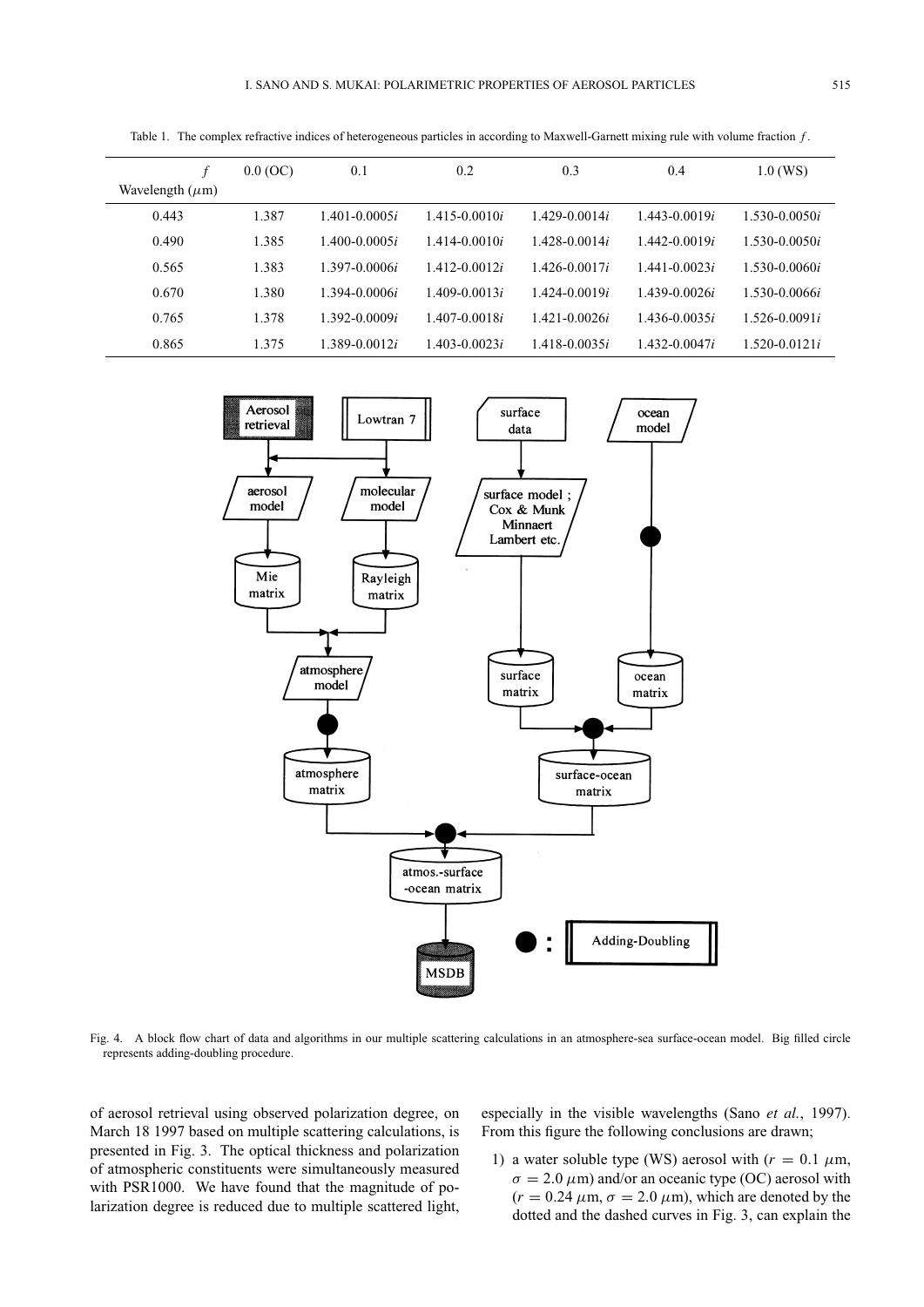observed polarization degree,

2) a heterogeneous model with  ${f = 0.4, (r = 0.22 \mu m,)}$  $\sigma = 1.6 \,\mu\text{m}$ } is a better candidate to explain the polarization data than homogeneous models.

## **3. Multiple Scattering in an Atmosphere-Ocean Model**

Our algorithms for aerosol retrieval are based on multiple scattering calculations in an atmosphere-ocean model. A rough flow of our simulation procedure is shown in Fig. 4. An inhomogeneous plane-parallel atmosphere is simulated by four homogeneous sublayers  $(0-5, 5-13, 13-25, 25-100)$ km). The optical thickness of the Rayleigh scattering constituents and absorbent constituents such as ozone, water vapor and oxygen molecules are obtained by LOWTRAN 7 (Kneizys *et al.*, 1988). Radiative transfer equation takes the following form

$$
\frac{\mu \partial I}{\partial \tau} = I(\tau, \Omega) - \int_{4\pi} P(\Omega, \Omega') I(\tau, \Omega') d\Omega'/4\pi, \quad (6)
$$

together with boundary conditions

$$
I^{-}(0,\Omega) = \pi F_0 \delta(\Omega - \Omega_0),\tag{7}
$$

$$
I^{+}(\tau_{1}+20,\Omega) = A/\pi \int_{2\pi} I^{-}(\tau_{1}+10,\Omega')\mu'd\Omega, \quad (8)
$$

where  $\pi F_0$  represents incident solar net flux, and *I* is the specific intensity expressed by the Stokes parameters (*I*, *Q*, *U*, *V*) at optical depth  $\tau$  and in the direction of  $\Omega$ , which is represented by  $\Omega = (\mu, \phi)$  and  $d\Omega = d\mu d\phi$  by using cosine of polar angle ( $\theta$ ), i.e. ( $\mu = \cos \theta$ ), and azimuth angle( $\phi$ ), and superscripts '+' and '−' represent the upward and downward radiation field, respectively (see Fig. 5). The sea surface is simulated by multiple facets with slopes varying according to the isotropic Gaussian distribution with respect to wind speed (see Cox and Munk, 1954). Wind speed is assumed to be 5 m/sec as a typical value for a clear day. Several ocean

 $(2.0)^+$ Atmosphere (A)  $\tau_{\scriptscriptstyle 1}$  $I^+_{\ \Lambda}(\tau_1,\Omega)$  $(5.0)$ Sea Surface 20  $\Gamma_{\mathcal{O}}(\tau_1,\Omega)$  $I^+_{O}(\tau_1,\Omega)$ Ocean (O)  $\mathbf{T} = \mathbf{T}_1 + 10$ 

Fig. 5. An Illustration of radiative transfer model for atmosphere-sea surface-ocean system, where  $I^+$  and  $I^-$  represents the upward and downward specific intensity.

models (Hale and Querry, 1973; Morel, 1974; Tanaka and Nakajima, 1977; Masuda and Takashima, 1988) are available for our present calculations. The optical thickness of the ocean is fixed of 20 here. Multiple scattering for the atmosphere-ocean model is solved by the adding-doubling method.

We introduce the scattering and transmission matrices *S* and *T* ;

$$
I^{+}(0, \Omega) = \frac{1}{4\pi \mu} S(\tau_1, \Omega, \Omega_0) \pi F_0,
$$
 (9)

$$
I_{\mathcal{A}}^-(\tau_1, \Omega) = \frac{1}{4\pi\mu} T(\tau_1, \Omega, \Omega_0) \pi F_0.
$$
 (10)

Matrices *S* and *T* are functions of optical thickness  $\tau_1$  and angles  $\Omega$  and  $\Omega_0$ . In terms of these matrices, we shall briefly describe the adding-doubling method (refer to Fig. 6). Assuming the matrices  $S(x_1)$ ,  $T(x_1)$  and  $S(x_2)$ ,  $T(x_2)$  for two sublayers of optical thickness  $x_1$  and  $x_2$ , the scattering and transmission matrices for an adding layer of  $(x_1 + x_2)$  are given by

$$
S(x_1 + x_2) = S(x_2) + \exp(-x_2/\mu)U + T(x_2)U, \quad (11)
$$

$$
T(x_1 + x_2) = \exp(-x_1/\mu)D +T(x_1)\exp(-x_2/\mu_0) + T(x_1)D, (12)
$$

$$
Q_1 = S(x_2)S(x_1),
$$
  
\n
$$
Q_n = Q_1 Q_{n-1},
$$
  
\n
$$
V = \sum_{n=1}^{\infty} Q_n,
$$
  
\n
$$
D = T(x_2) + V \exp(-x_2/\mu_0) + VT(x_2),
$$
  
\n
$$
V = S(x_1) + (x_1 + y_1)S(x_1) + Y(x_2),
$$

$$
U = S(x_1) \exp(-x_2/\mu_0) + S(x_1)D.
$$



Fig. 6. Simple diagram of adding-doubling method, where *S* and *T* represent scattering and transmission matrices.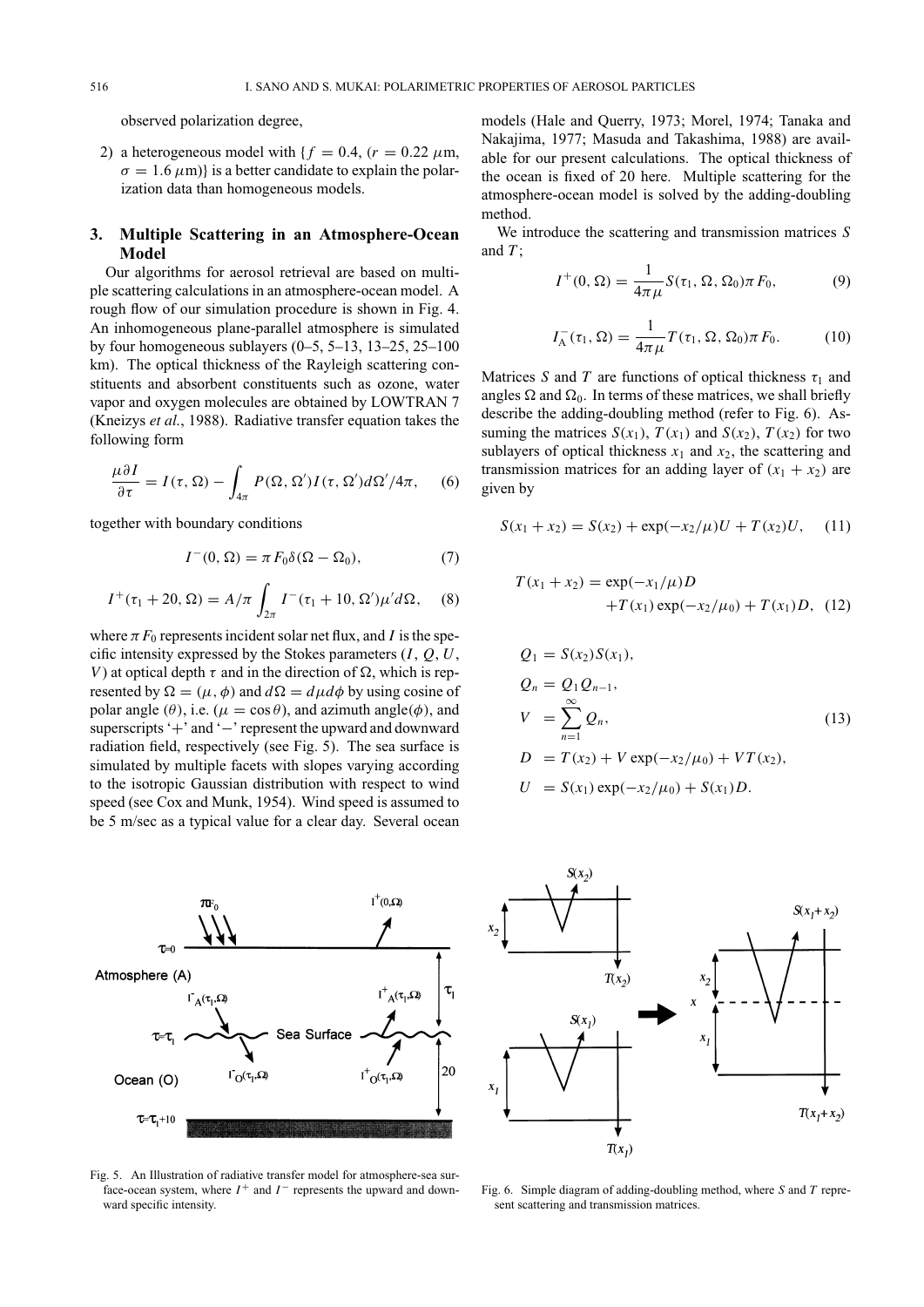

Fig. 7. The dots represent the observed polarization degree. The solid curves represent the numerical values for Maxwell-Garnett heterogeneous model based on multiple scattering calculations.

where the product of two matrices represents integration over the hemisphere as follows; Ueno, 1978).

$$
A \cdot B = \frac{1}{4\pi} \int_0^{2\pi} \int_0^1 A(\Omega, \Omega') B(\Omega', \Omega) \frac{d\mu'}{\mu'} d\phi', \qquad (14)
$$

In solving Eq. (6) based on the adding-doubling method, we should take into account the discontinuity of the radiation field at the sea surface level  $\tau = \tau_1$ . Once the scattering and transmission matrices have been obtained in the atmosphere and ocean alone, the matrices for the atmosphere-ocean system are derived from a superposition method (Mukai and

$$
U_n^{\text{A}} = r_{\text{A}} \cdot D_{n-1}^{\text{A}} + t_0 \cdot U_{n-1}^{\text{O}},
$$
  
\n
$$
D_n^{\text{O}} = t_{\text{A}} \cdot D_{n-1}^{\text{A}} + r_{\text{O}} \cdot U_{n-1}^{\text{O}},
$$
  
\n
$$
D_n^{\text{A}} = S_{\text{O}} \cdot D_n^{\text{O}},
$$
  
\n
$$
U_n^{\text{S}} = T_{\text{A}} \cdot U_n^{\text{A}} + \exp(-\tau_1/\mu)U_n^{\text{A}}.
$$
\n(15)

where scripts A, O and S denote atmosphere, ocean and atmosphere-ocean systems, respectively, *r* and *t* represent reflection and refraction matrices at the sea surface, *U* and *D* represent the upward and downward radiation fields, and *n* is the number of interactions with the sea surface. Then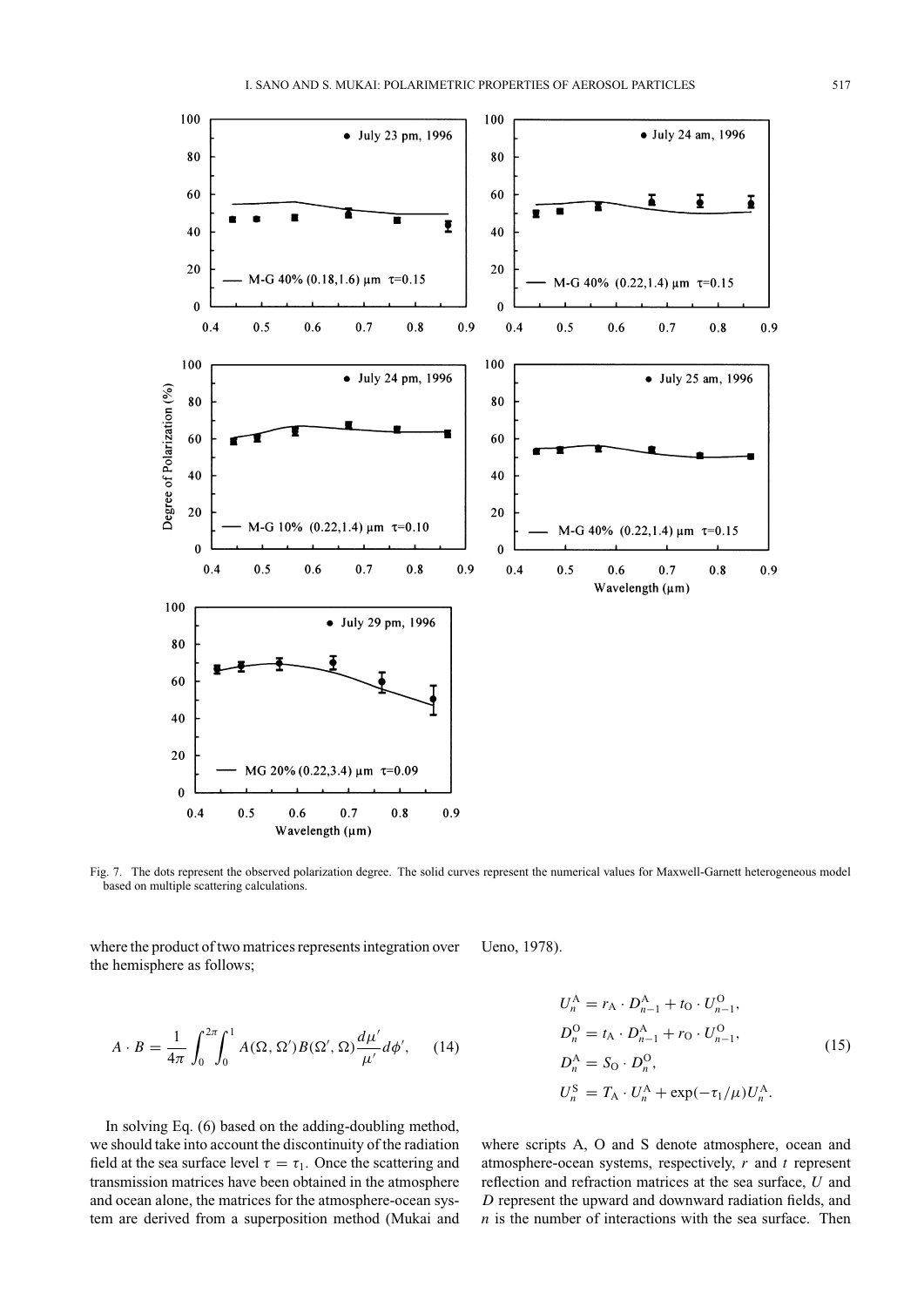the expected values in Fig. 5 are obtained as follows;

$$
I^{+}(0, \Omega) = \frac{1}{4\mu} \sum_{n=0}^{\infty} U_{n}^{S}
$$
  
\n
$$
+ \pi F_{0} \exp \{-\tau_{1}(1/\mu + 1/\mu_{0})\} r_{A},
$$
  
\n
$$
I_{A}^{-}(\tau_{1}, \Omega) = \frac{1}{4\mu} \sum_{n=0}^{\infty} D_{n}^{A}
$$
  
\n
$$
+ \pi F_{0} \delta(\Omega, \Omega_{0}) \exp(-\tau_{1}/\mu),
$$
  
\n
$$
I_{A}^{+}(\tau_{1}, \Omega) = \frac{1}{4\mu} \sum_{n=0}^{\infty} U_{n}^{A}
$$
  
\n
$$
+ \pi F_{0} \delta(\Omega, \Omega_{0}) \exp(-\tau_{1}/\mu) r_{A},
$$
  
\n
$$
I_{0}^{-}(\tau_{1}, \Omega) = \frac{1}{4\mu} \sum_{n=0}^{\infty} D_{n}^{O} + \pi F_{0} \exp(-\tau_{1}/\mu_{0}) t_{A},
$$
  
\n
$$
I_{0}^{+}(\tau_{1}, \Omega) = \frac{1}{4\mu} \sum_{n=0}^{\infty} U_{n}^{O}.
$$
  
\n(16)

The measurements are compared with the desired value  $I_A^-(\tau_1, \Omega)$  for various aerosol models as mentioned in the previous section. Thus an optimized aerosol model is retrieved and the degrees of polarization are shown by the solid curves in Fig. 7. It is found from these figures that the volume fraction of inclusions to grain matrix varies with time and place, and the optical thickness of the atmosphere is also changing. We can say that the value of refractive index in the aerosol model, i.e., its chemical composition, rather than its size varies during our observations.

### **4. Conclusions**

Photopolarimetric measurements are examined, based on multiple scattering calculations in the atmosphere-ocean system, and including heterogeneous aerosol models. This is a milestone for aerosol retrieval, because, until now, single scattering simulations using homogeneous grain model have been usually treated for interpretation of measurements of atmospheric aerosols.

In this work we obtain the following conclusions;

- (1) heterogeneous grain models are better than homogeneous models to explain the polarimetric properties of atmospheric aerosols,
- (2) A Maxwell-Garnett mixing rule as small water-soluble (WS) inclusions in an oceanic (OC) matrix is available to interpret the polarization measurements of atmospheric aerosols over the ocean near Japan,
	- 2)-1 the volume fraction of inclusions to grain matrix varies with time and place,
	- 2)-2 during our observations the chemical composition of the aerosol was more changeable than its size.
- (3) The magnitude of polarization degree is reduced, due to multiple light scattering, especially at visible wavelengths.
- (4) The optical thickness of the atmosphere is a key factor for interpretation of the photopolarimetry of sky light.

The observing wavelength of PSR1000 is designed to cor-

respond to the ADEOS/POLDER. The POLDER (POLarization and Directionality of Earth Reflectance) is one of the sensors on board the satellite ADEOS and aims to collect globalscale visible and near-infrared observations of polarized and directional solar radiance reflected by the Earth-atmosphere system (Deschamps *et al.*, 1994). Algorithms proposed in this work and measurements themselves are available to interpret the data given by ADEOS/POLDER.

**Acknowledgments.** The authors wish to express their thanks to Dr. R. Nakamura of Kobe University for his valuable comments on this study. The authors also wish to thank Prof. H. Ishida and cruise members on Fukaemaru of Maritime University of Kobe. This work partially supported by the Ministry of Education, Science and Culture of Japan (09780485, 09227223) and the NASDA (PSPC-20170).

#### **References**

- Bohren, C. F. and N. C. Wickramasinghe, On the computation of optical properties of heterogeneous grains, *Astrophys. Space Sci.*, **50**, 461–472, 1977.
- Burkhard, D. G., Frequency dependent dielectric constant and conductivity for a medium containing impurities, *Appl. Opt.*, **23**, 2718–2727, 1984.
- Chýlek, P. and V. Srivastava, Dielectric constant of a composite inhomogeneous medium, *Phys. Rev. B*, **27**, 5098–5106, 1983.
- Cox, C. and W. Munk, Measurements of the roughness of the sea surface from photographs of the sun's glitter, *J. Opt. Soc. Amer.*, **44**, 838–850, 1954.
- Dalu, G., R. Rao, A. Pompei, P. Boi, G. Tonna, and B. Olivieri, Aerosol optical properties retrieved from solar aureole measurements over southern sardinia, *J. Geophys. Res.*, **100**, 26135–26140, 1995.
- Deschamps, P. Y., F. M. Bréon, M. Leroy, A. Podaire, A. Bricaud, J. C. Buriez, and G. Sèze, The polder mission: Instrument characteristics and scientific objectives, *IEEE Trans. Geosci. Remote Sensing*, **32**, 598–615, 1994.
- Hale, G. M. and M. R. Querry, Optical constants of water in the 200-nm to 200-μm wavelength region, *Appl. Opt.*, **12**, 555–563, 1973.
- Kneizys, F. X., E. P. Shettle, L. W. Abreu, J. H. Chetwynd, G. P. Anderson, W. O. Gallery, J. E. A. Selby, and S. A. Clough, Users guide to LOWTRAN 7, Tech. Rep. AFGL-TR-88-0177, Air Force Geophysics Laboratory, Hanscom AFB. MA, 1988.
- Liu, P. S. K., W. R. Leaitch, C. M. Banic, S.-M. Li, D. Ngo, and W. J. Megaw, Aerosol observations at chebogue point during the 1993 north atlantic regional experiment: Relationships among cloud condensation nuclei, size distribution, and chemistry, *J. Geophys. Res.*, **101**, 28971– 28990, 1996.
- Masuda, K. and T. Takashima, Dependence of the radiation just above and below the ocean surface on atmospheric and oceanic parameters, *Appl. Opt.*, **27**, 4891–4898, 1988.
- Morel, A., Optical properties of pure water and pure sea water, in *Optical Aspects of Oceanography*, edited by N. G. Jerlov and E. S. Nielsen, 1 pp., Academic Press, London, 1974.
- Mukai, S. and S. Ueno, Apparent contrast of an atmosphere-ocean system with an oil polluted sea surface, *Appl. Math. Modelling*, **2**, 254–260, 1978.
- Mukai, S., I. Sano, K. Masuda, and T. Takashima, Atmospheric correction for ocean color remote sensing: Optical properties of aerosols derived from czcs imagery, *IEEE Trans. Geosci. Remote Sensing*, **30**, 818–824, 1992.
- Mukai, S., I. Sano, and T. Takashima, Investigation of atmospheric aerosols based on polarization measurements and scattering simulations, *Opt. Rev.*, **3**, 487–491, 1996.
- Pilinis, C., S. Pandis, and J. Seinfeld, Sensitivity of direct climate forcing by atmospheric aerosols to aerosol size and composition, *J. Geophys. Res.*, **100**, 18739–18754, 1995.
- Porter, J. N. and A. D. Clarke, Aerosol size distribution models based on in situ measurements, *J. Geophys. Res.*, **102**, 6035–6045, 1997.
- Sano, I., S. Mukai, M. Yasumoto, K. Masuda, M. Sasaki, and H. Ishida, Interpretation of ground- and space-based measurements of atmospheric aerosols, in *Proc. IEEE IGARSS'97*, pp. 9–11, 1997.
- Tanaka, M. and T. Nakajima, Effects of oceanic turbidity and index of refraction of hydrosols on the flux of solar radiation in the atmosphere-